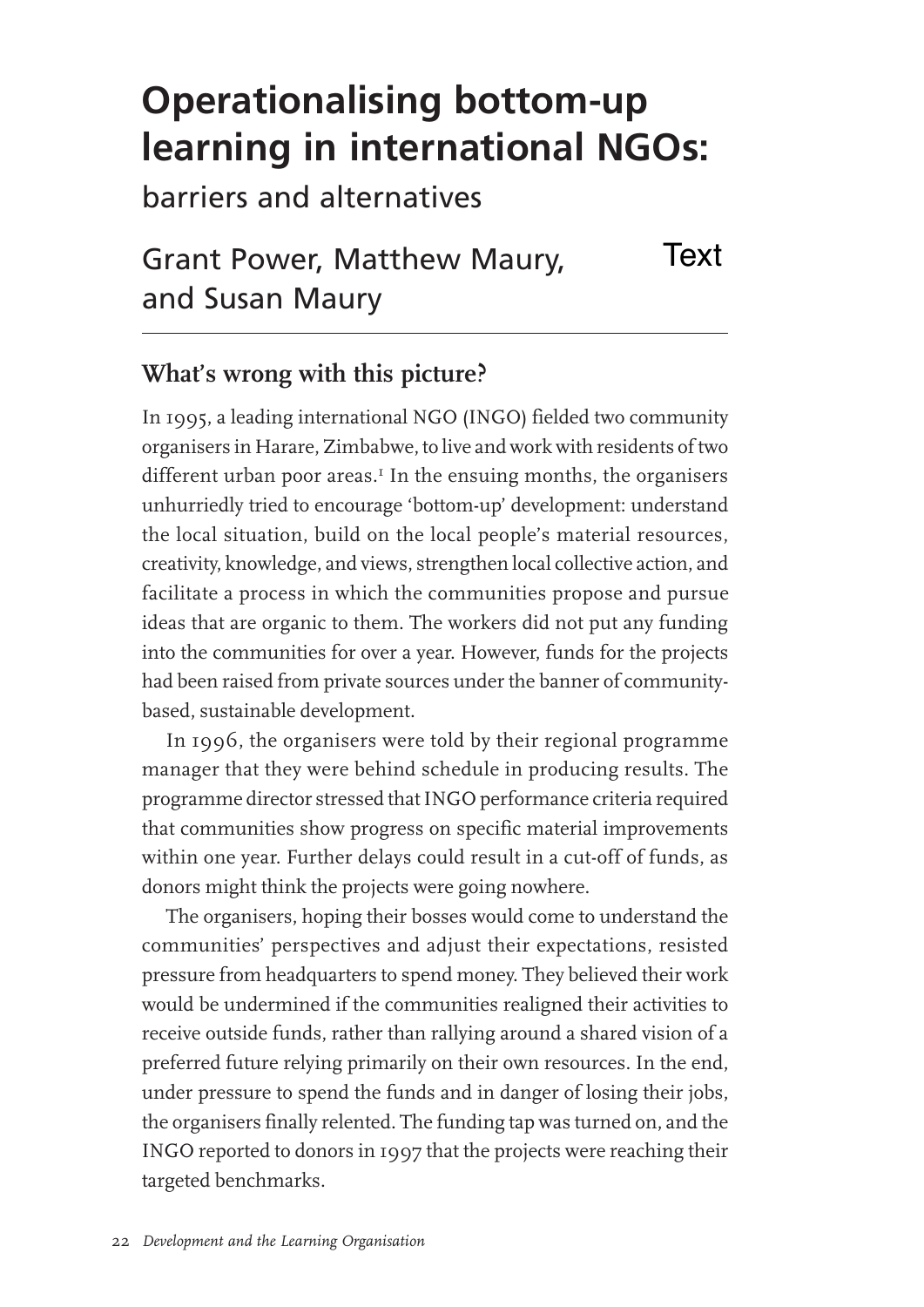#### **Do INGOs have a learning disorder?**

The Harare case reflects a tendency in INGO operations to resist allowing communities to lead the development process. Given the choice, many of us in the INGO world still are opting for fast results on the ground while only rhetorically embracing community-based selfdevelopment. Producing visible results validates the INGO's activities and secures ongoing funding. Facing uncertainty and rapid change, we tend to make decisions that privilege our organisations' selfpreservation. However, the emphasis on achieving rapid, visible results often backfires. While we can 'see' development happening, the less photogenic, but ultimately longer lasting aspects of development, such as local initiative, community cohesion, resilience, self-reliance, and resourcefulness – leading ultimately to self-determination – take a back seat. In other words, INGOs tend to set up internal but largely unrecognised barriers to their own values-driven goals. Observers in the early 1990s attributed this problem to a state of confusion among INGOs regarding their purpose, direction, and identity. However, we believe this incongruity of behaviour to be rooted in a failure to translate new knowledge gained from development experience into changed organisational behaviour. As Edwards (1997) notes, INGOs tend to have difficulty with organisational learning because it requires humility, honesty, openness, and the ability to welcome error. Development institutions, like other organisations, have a natural propensity not to dwell on the past (that is, on mistakes) and to move forward without the painful self-scrutiny necessary to learn from experience.

On the other hand, many INGOs have eagerly embraced organisational learning in principle, following the lead of commercial businesses. This appears to be a step in the right direction, but can in fact be problematic. Although many businesses are developing models of learning practice, neither the for-profit environment nor its corporate structures fit well with the environment and organisational forms needed for grassroots development. Have INGOs mimicked a for-profit model of organisation too closely?

INGOs differ from their for-profit counterparts in important ways. One is the values-driven approach to attaining justice, equity, and empowerment for the poor that most international non-profits share (Hailey 2000). Often these goals are accompanied by the promotion of full stakeholder participation, mutual learning, accountability and transparency, local self-governance, long-term sustainability, and,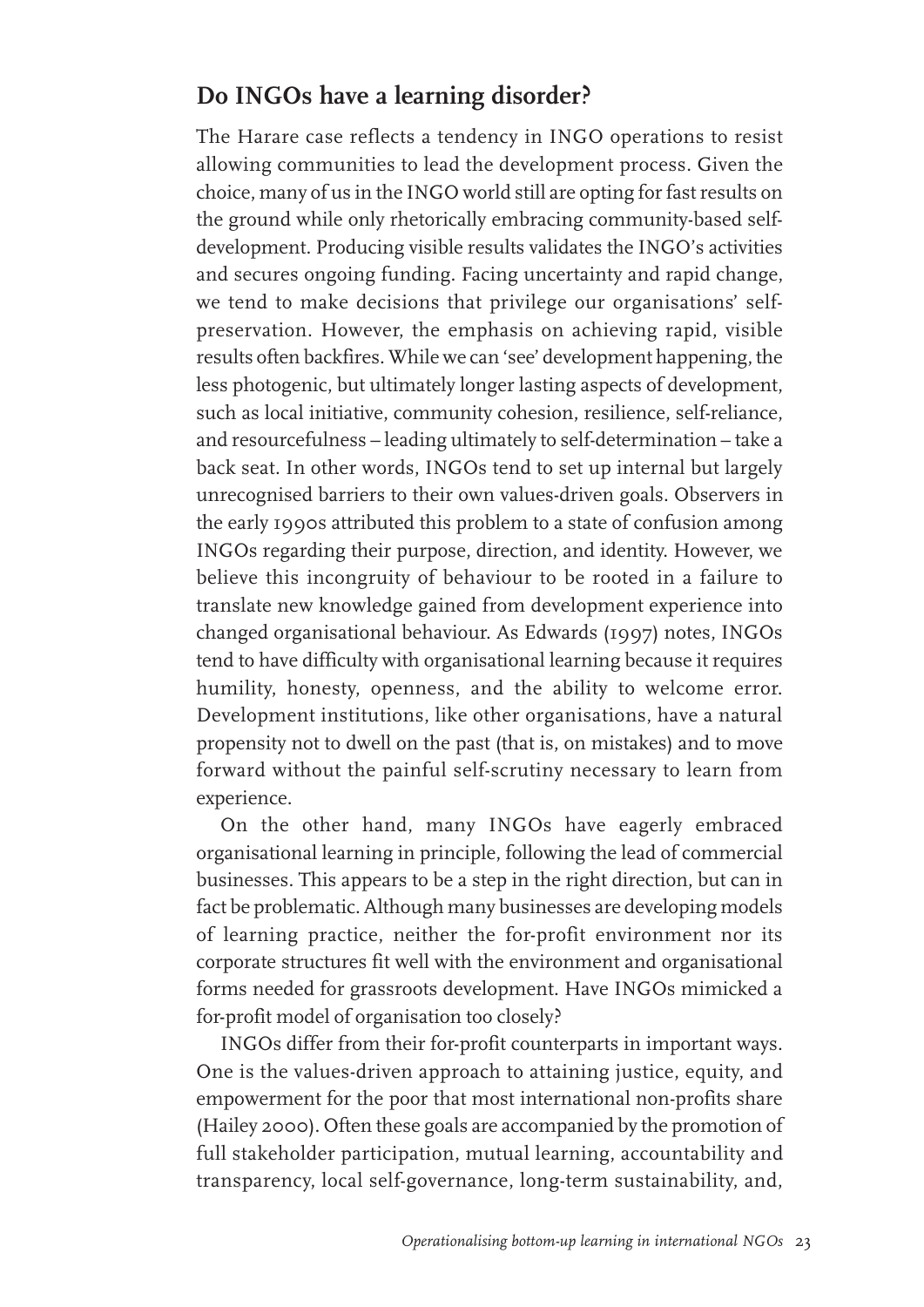perhaps above all, a people-centred approach (Korten 1990; Hailey 2000). Much development theory focuses on the benefits of building on these values, and many practitioners develop, test, and share various processes that can be used to promote and further their use.

#### *An alien-hand syndrome*

This leads to a second key difference between for-profit and nonprofit organisations. From a values-based paradigm, the notion of 'organisation', as borrowed from the for-profit world, can be argued to work against responsiveness to the poor. <sup>2</sup> In a traditional for-profit organisation, there is a direct link between the customer and the success of the business. In general, the business must be responsive to customer needs, or sales will decline and the company will be in danger of liquidation. INGOs and other non-profits, on the other hand, are usually set up to serve marginalised communities that are generally without voice. Whether or not an INGO adequately understands and responds to their needs seldom has an impact on the solvency of the organisation.

In order to remain solvent, the INGO must be responsive to its donor base – a group that is neither receiving the organisation's primary services, nor is generally capable of monitoring and ensuring that the INGO is adequately responding to the needs of the poor. While the for-profit world has built-in accountability structures between customer and company, there is a 'disconnect' between the 'customer' and organisation for most non-profits which is inadequately bridged by the donor community. This is a symptom of the alien-hand syndrome, an organisational learning disorder which ' ... involves a disconnection between organisation intentions and actions ... Organisations may have clear goals and well-defined routines, yet lack adequate incentives to ensure that actions are consistent with intentions' (Snyder and Cummings 1998). An alien-hand syndrome afflicting INGOs has its origins in a model of organisation and learning borrowed from the for-profit world that is inappropriate to the goals and outcomes of development initiatives, but that is nonetheless beneficial to the INGOs' survivability.

What are the practical implications? An INGO may provide inadequate and at times appalling 'service' to marginalised individuals and communities without any repercussions. As long as the donors are satisfied, the organisation can continue not only to operate but also to grow, thrive, and expand. 'Success' in a developmental sense – that is, empowering poor communities, giving them voice, and developing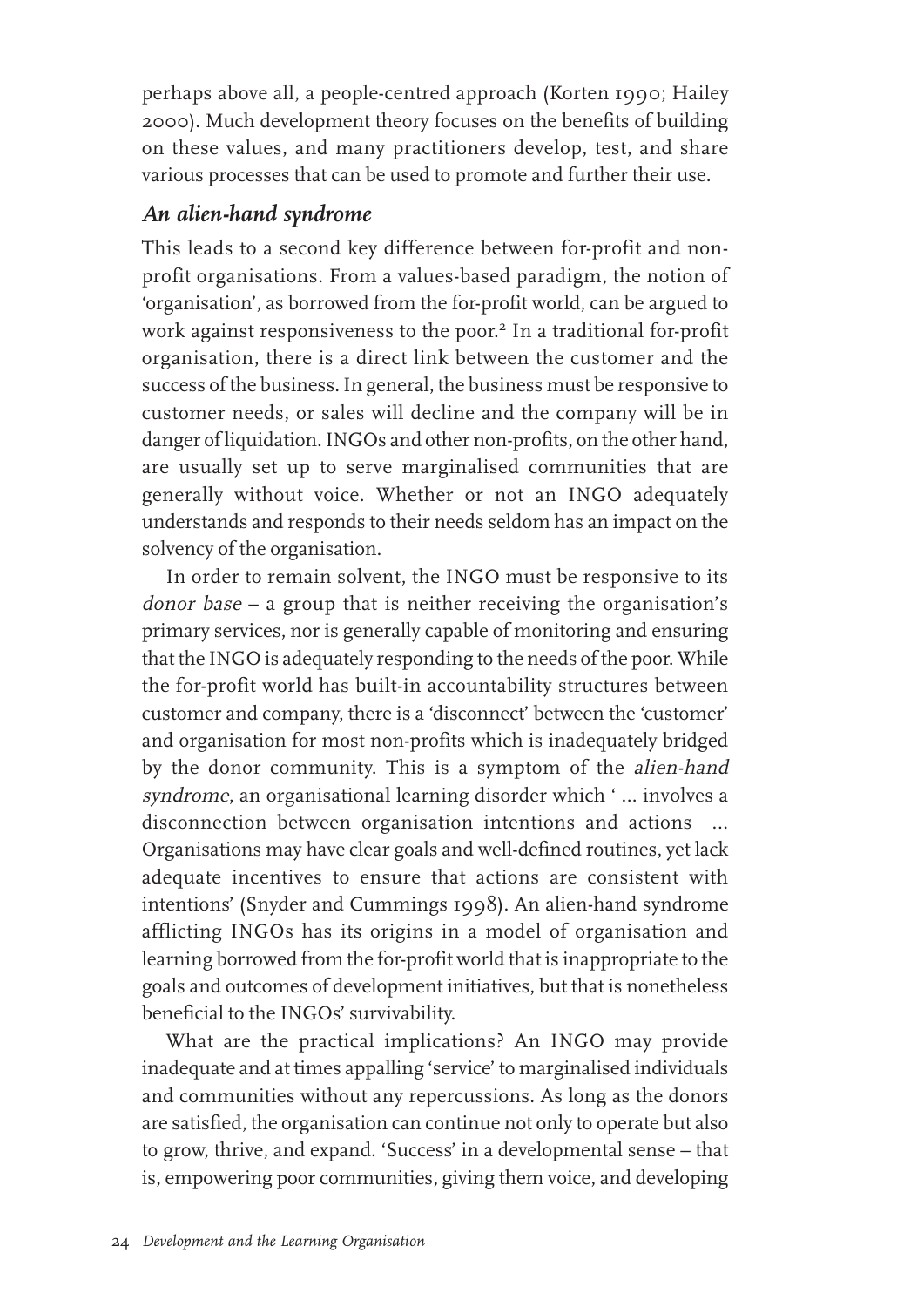self-governance skills – may in fact be detrimental to the success of the organisation for two reasons. First, it creates a direct accountability link, which may threaten the organisation's method of operations, focus, mission, and vision. Once the community has voice, it can question or reject the organisation's operational choices. In other words, the INGO faces a conflict of interests – succeeding at its mission could threaten its existence. Therefore, most INGOs, from a self-preservation perspective, prefer to keep accountability links solely with donors and perpetuate the status quo, even though this may fail to empower targeted communities.

Second, donors are generally unenthusiastic about supporting a long, iterative, people-centred process because it may not produce an immediately measurable impact, or may not accomplish the original intention of the intervention. Funding agencies tend to prefer shortterm, measurable outputs, which demand a high level of control over decisions and the conditions in which projects are implemented.

This is not to imply that INGOs are conspiring to subvert their own values. But they have significant, unrecognised barriers to aligning behaviour with those values, particularly through learning that comes from communities. Perhaps this is because 'members may see only what the strong culture of the organisation permits them to see' (Snyder and Cummings 1998). Perhaps there has been no push to look for more appropriate models because the sense of self-preservation is strong in any human system. Few have dared to question the system because those who have the ability to do so benefit from the current structure, and those who suffer most from failures in the system do not have a voice adequate to challenge it. To the degree that a conflict persists between an INGO's mission and self-preservation, the former is often, unconsciously, sacrificed. The INGO may not recognise negative consequences because it lacks an effective feedback mechanism and accountability link to communities where the effects are felt.

We are not advocating that INGOs close down or that one type of unidirectional accountability replace another. But we believe INGOs can do better in bringing their practices in line with their core values. For this, INGOs must recognise and correct the power asymmetries embedded within them so that both sustainable development and organisational sustainability are possible.

Some INGOs, seeking a solution, are institutionalising a corrective kind of organisational practice – bottom-up learning (BUL). This is a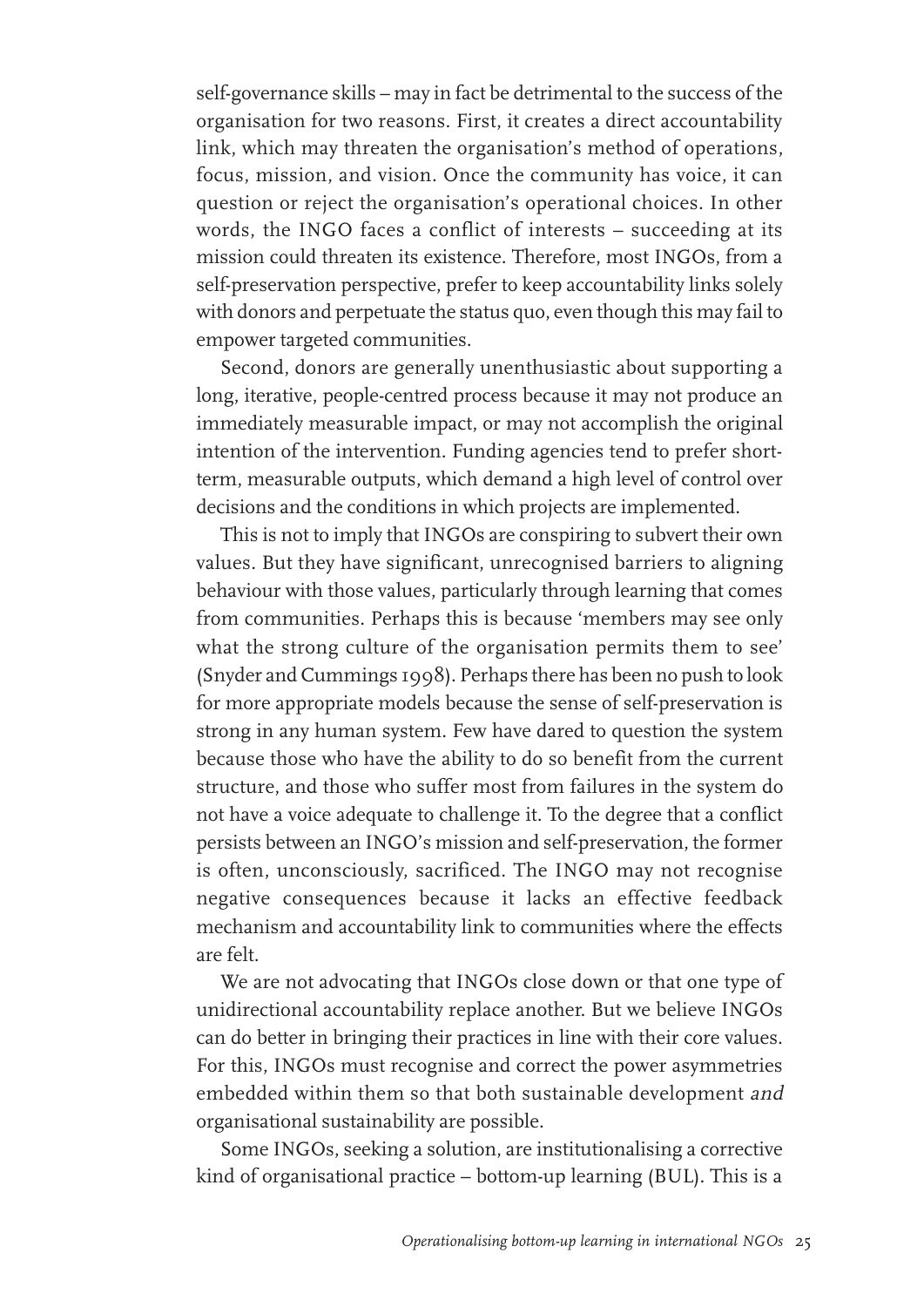process of comprehensively (re)orienting their operations to the concrete realities of people living in poverty and injustice in vastly diverse local contexts worldwide, and allowing those realities to form the basis for programme designs, fundraising targets and methods, and management policies, plans, and budgets. In a 'bottom-up' approach to learning, organisations strive sensitively to understand people's needs and conditions in each area where they are working, and to allow each community's priorities to determine (not just inform) organisational objectives, methods, timetables, benchmarks, and funding.

#### **Bottom-up organisational learning**

Bottom-up organisational learning is a sub-discipline of organisational learning (OL). OL has been defined as a process of developing new knowledge that changes an organisation's behaviour to improve future performance (Garvin 1993).

Such learning is not simply about making better decisions but also about making sense of our perceptions and interpretations of our environment. Organisational learning may be either adaptive (questioning the basic assumptions an organisation holds about itself and the environment) or generative (questioning an organisation's perceptions of both its internal and external relationships) (Barker and Camarata 1998).

The agenda of the 'learning organisation' has likewise been described as a challenge 'to explore ... how we can create organisational structures which are meaningful to people so they can assist, participate and more meaningfully control their own destiny in an unhampered way' (Jones and Hendry 1994:160). In practising bottomup learning, an organisation makes a moral choice to draw insights and feedback from people at the low end of a socially constructed hierarchy (that is, from those who are most vulnerable in the system). It then refocuses and redefines itself, its operational choices, and its performance measures in light of its accountability to the poor. This is not the only type of learning in which an organisation can, and should, engage, but it provides a counterbalance to other types of learning that may fall short of addressing the alien-hand syndrome. BUL assumes that an organisation sees the most vulnerable part of its constituency as its primary source of legitimacy. A BUL organisation commits itself to work for the liberation of those at the bottom by drawing its own sense of direction and priorities from this group, rather than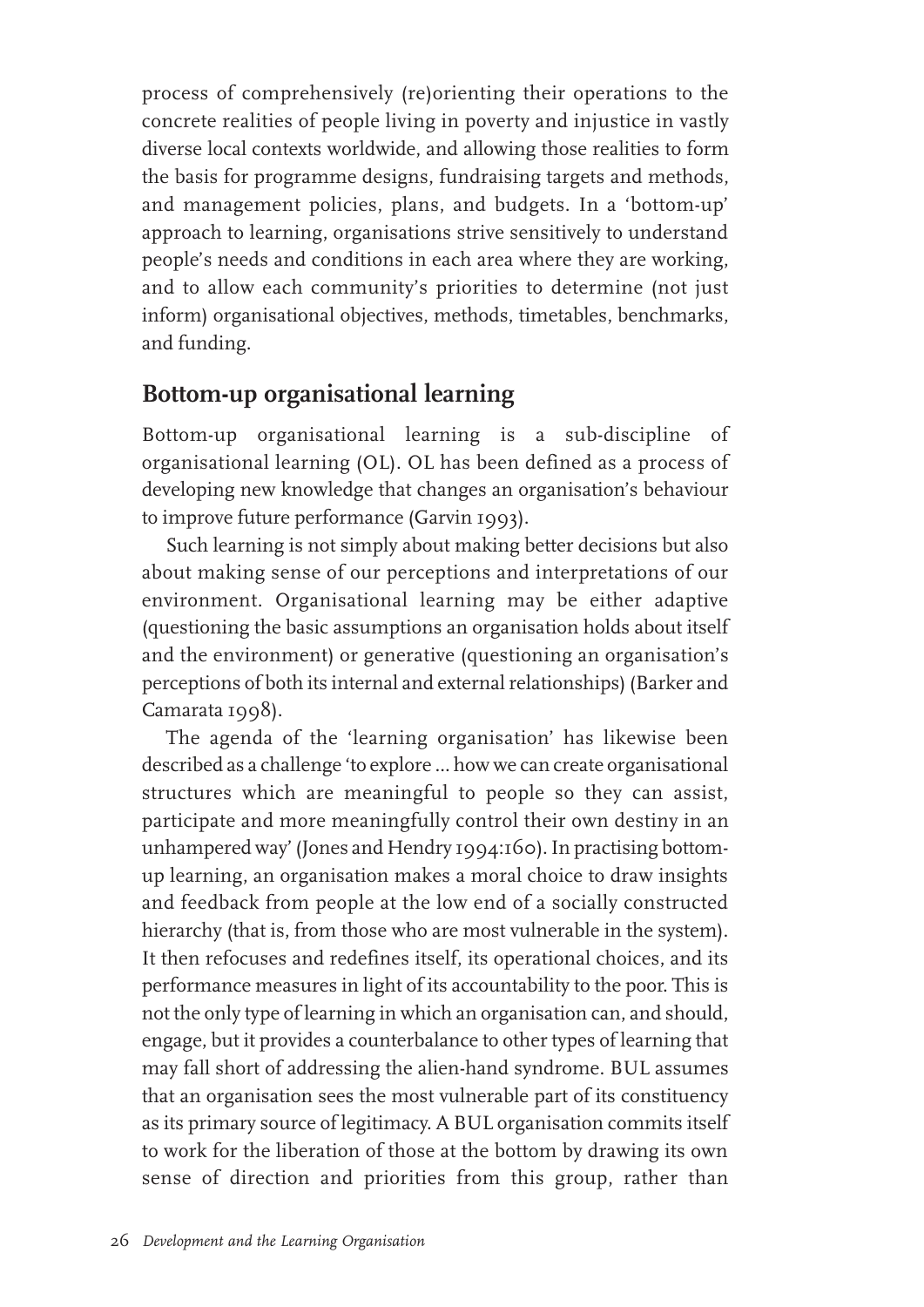'developing' them. As those at the bottom are given a voice and enabled to develop themselves on their own terms, most other stakeholders (including donors, managers, and staff) may also find greater freedom, as they no longer need to control development outcomes in an effort to sustain the life of their organisation. They are instead incorporating the massive resource represented in the partner community.

BUL asks organisations to adapt their internal structure, systems, and culture to the complex and evolving struggles of those in poverty, including even the choice not to be 'developed'. INGO operations following BUL are comprehensively recalibrated to let go of the controls in community development. They recognise that they need to adapt themselves to environments that are chaotic, uncertain, fraught with risk, unpredictable, not conducive to being standardised, often hard to fund, and which defy linear, quantifiable models for project planning and evaluation. While BUL organisations' roles become pliable and versatile, their mission of strengthening the poor and increasing social justice remains at the forefront. They situate their work inside a broader context of serving and advancing the agendas of organised grassroots social movements, and thus work as often as possible in situations where they can work alongside partners. This partnership helps further the struggle of an established, indigenous, local organisation (or network of organisations) that is embarking on social change, based on the wishes of the local people. Over time, new initiatives may be carved out through mutual agreement and increasing trust.

BUL is contrasted with organisational pragmatism in which the primary agenda is to 'adjust' the poor to fit in (and thus benefit from) standardised INGO programmes, usually through the promise or provision of material assistance. Making constituents adjust to an existing programme suggests that the INGO may not acknowledge the uniqueness of the needs and conditions in each new community, preferring (even with the best intentions) to find an 'easier fix', based on time and budget constraints. This is often driven by an overarching premium in INGOs on utilitarian thinking and practice, which states that 'what is useful is true, and what works is good'. It is based on the false objectivity of a cost-benefit calculation that, while claiming to benefit the poor, in the end works more to protect the interests of employees who benefit most from maintaining the status quo (Murphy 2000). A decision by the newly selected president of a major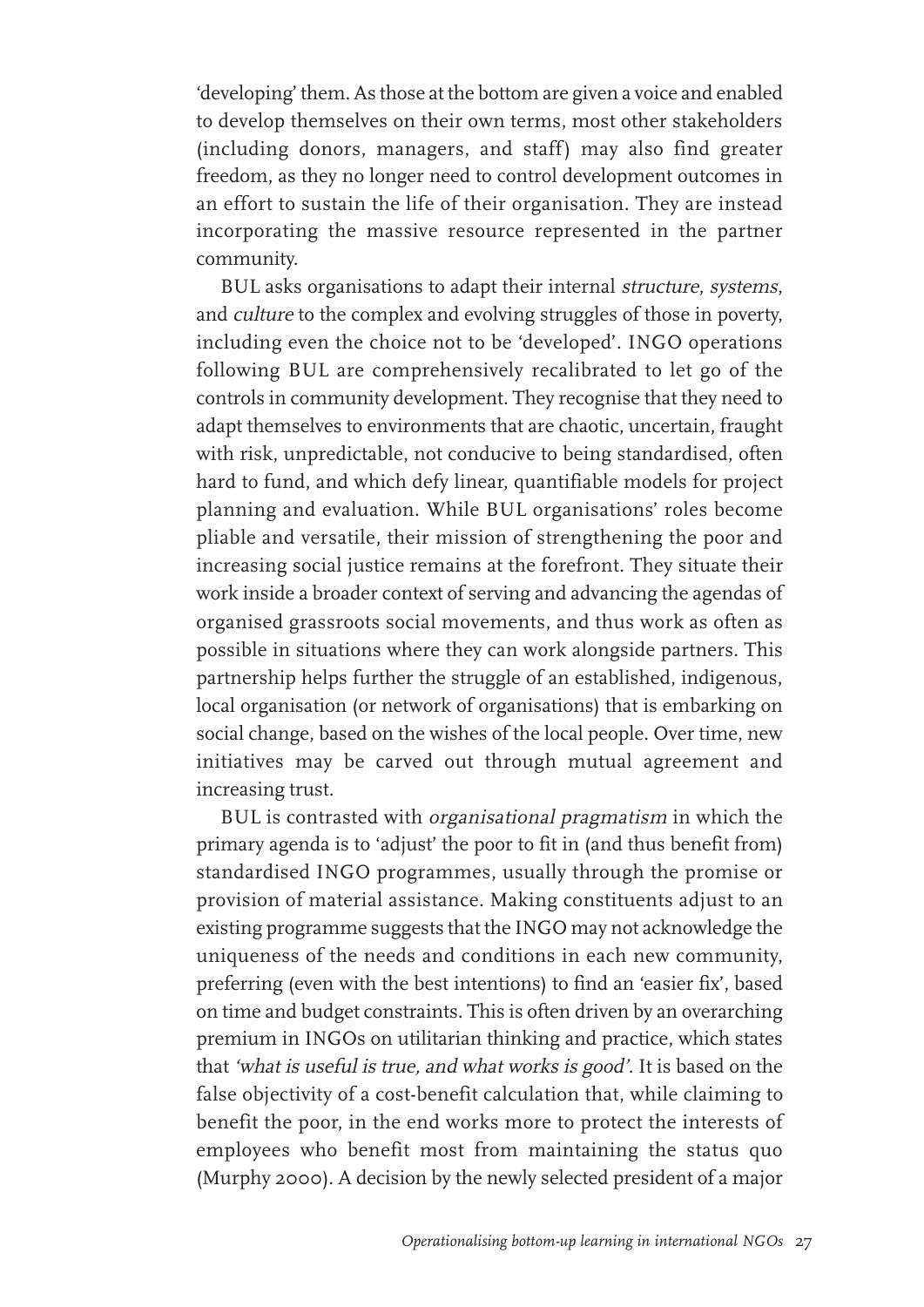INGO in 1997 to retain child sponsorship as the organisation's primary (and lucrative) funding vehicle for the sake of financial stability, despite emerging evidence that development outcomes implemented under the sponsorship system were not self-sustaining, is a clear example of such pragmatism.

BUL does not romanticise the poor or suggest that their interests can be easily defined or treated as an unfragmented whole. On the contrary, a core strength of BUL is precisely that it is grounded and realistic in approaching the complexities of poverty and development 'from below'. In short, BUL rejects top-down development programmes, and promotes the interests and priorities of marginalised individuals and groups, so that their voices are not only heard, but can exercise a discrete and overriding influence not only on the actions of INGOs on the ground, but in their internal operations as well.

## **Theoretical underpinnings**

BUL is grounded in a convergence of theories within the disciplines of development studies and organisational psychology. From development theory, we draw from the framework of alternative development, or democratic development, depicted by Friedmann (1992), among others. Poverty here is understood mainly as disempowerment. Development is a process of vision-driven organising, initially at the local level, which 'focuses explicitly on the moral relations of persons and households, and it draws its values from that sphere rather than from any desire to satisfy material wants, important as these may be' (Friedmann 1992:33).

People's active participation in identifying and addressing forces that marginalise them leads to respect for the diversity and complexity of local communities, and is the most effective and lasting way to remove structural constraints on their development at national and global levels.

This perspective moves development out of the realm of charity and into a moral framework of justice and rights. For development workers, an alternative development commends a position of solidarity with the poor. Advocacy with the poor in defence of their rights (to land, capital, and other productive assets) can go hand in hand with sensitive, tailored support for local people's selfdevelopment, self-reliance, and increased ability to sustain their own desired improvements. The fundamental questions to be answered in any initiative are 'In whose interest? In whose voice?' (Murphy 2000).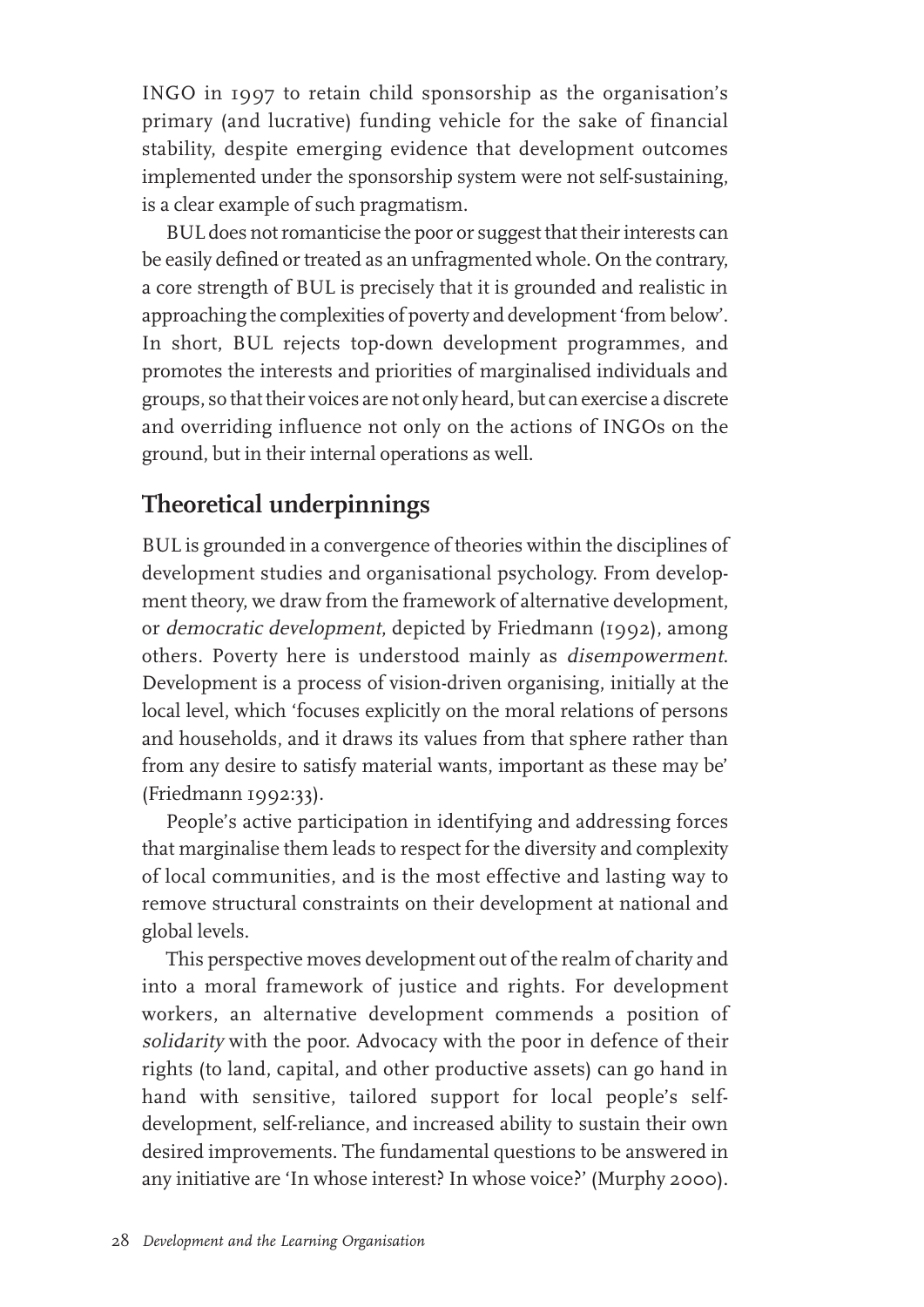Even when we embrace an alternative, democratic development paradigm, we still need further conceptual tools to undertake BUL. In this regard, the theoretical literature on organisational learning in the NGO sector is thin, but initial inroads have been made. Korten (1990), building on people-centred development theory, offers an organisational typology in which young NGOs tend to focus on charity but mature (fourth-generation) NGOs on solidarity. Coopey (1995) and Snell and Chak (1998) build an argument for 'learning empowerment' in organisations through constitutionally protected democratic rights and obligations for all members, coupled with a culture of developmental leadership. In this connection, Srivastva et al. (1995:44) look to INGOs to initiate 'the discovery and mobilisation of innovative social/organisational architectures that make possible human cooperation across previously polarising or arbitrary constraining boundaries'. Presumably, organisations advocating such broad participation by societies' members in the face of the 'stark legislative pressure of governments' would themselves be bottom-up learners. Elliott (1999) begins to address this issue by arguing that NGOs themselves are most likely to become effective learners through a broadly authentically participative process of appreciative inquiry, similar to the process now being used to facilitate change in some 'flat' corporations.

The ambitious changes implied by BUL may seem utopian to seasoned INGO workers. However, a movement among some INGOs in this direction (described below) suggests there is interest and the possibility of making real and lasting change. We believe that by recognising and directly addressing the built-in barriers many INGOs have to utilising BUL principles fully, great strides can be made in increasing INGO impact. To this end, we now look at some hopeful alternatives and discuss how barriers can be minimised or eliminated, leading to successful community empowerment.

#### **Signs of mission-centred thinking – and practice**

Development practice has come a long way since the 1940s, when many INGOs were first formed. From an initial focus on providing immediate needs, development theory and practice have matured to include such considerations as community empowerment and self-governance, gender equality and opportunity, solidarity and voice, advocacy issues, economic advancement, and political recognition and participation. Most development practitioners express an understanding of and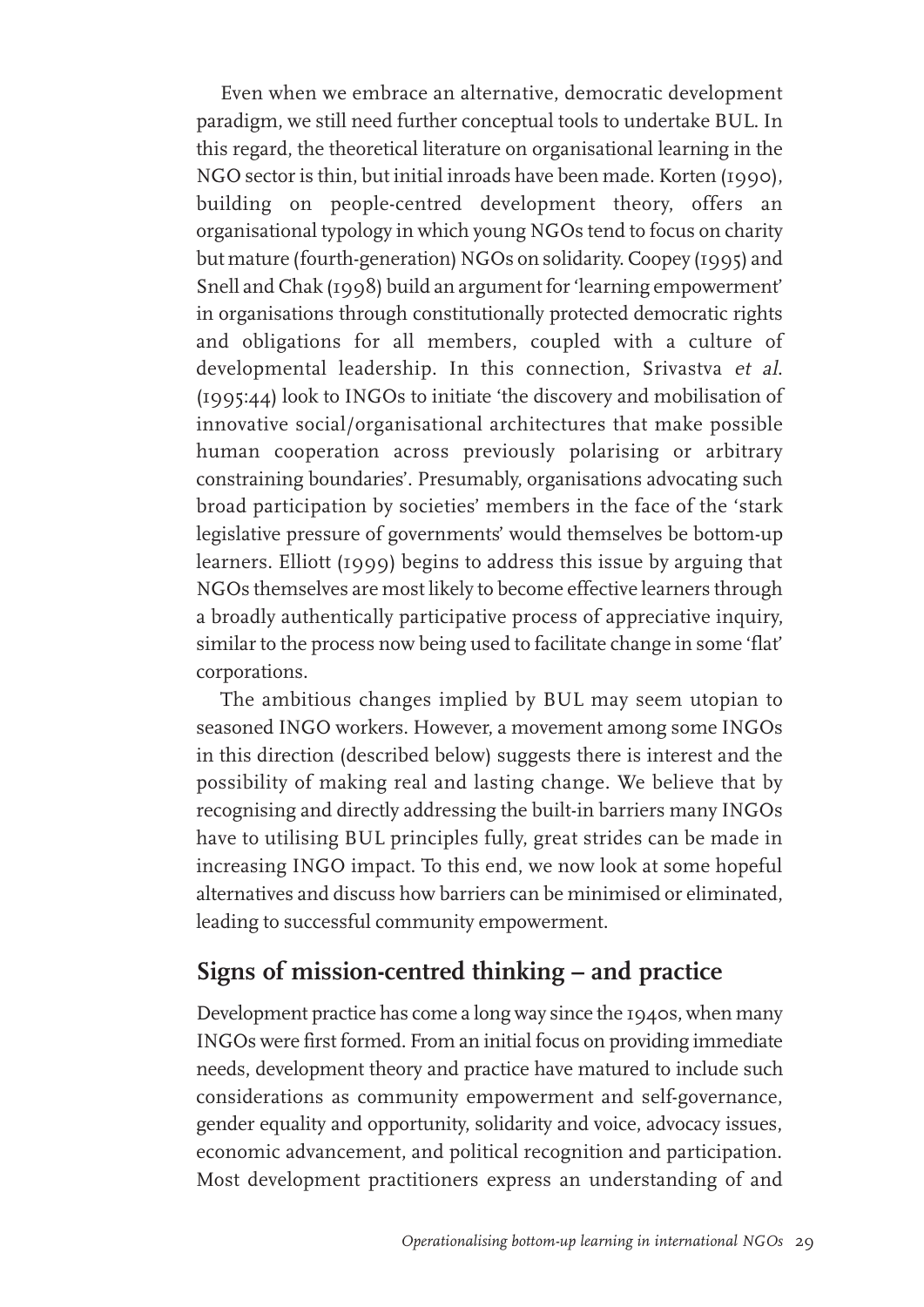commitment to the importance of helping communities to self-develop, and they recognise the danger of providing goods and services without some sort of community input or response (note the proliferation of food-for-work or labour-for-development models in the past decade or so). The principles are known and understood, and attempts have been made to put them into practice.

Specifically, research and practice in the sub-fields of community research and evaluation have tended to reflect progressive thinking. The development and wide dissemination of tools used in Participatory Rural Appraisal and Participatory Learning and Action (PRA and PLA) methods show a hunger for appropriate tools and methodologies for engaging local communities in the development process. Programme evaluation increasingly draws on participatory techniques and processes as well, with many organisations reporting positive results. Additionally, new breakthroughs in organisational theory are helping development organisations rethink their internal processes and external delivery systems from top to bottom.

The evolution of theory and practice has been rapid, and many organisations report positive results in using these methods. Yet, despite the practical application of BUL principles, many of the same problems stemming from values conflicts continue to afflict INGOs. Why is this? We argue that good practice at the field level is not sufficient where organisational practice inhibits or retards learning from field outcomes. Organisational structure and practice is seldom in alignment with development principles, but rather adheres to principles which ensure self-preservation and perpetuation, as reflected in policies and procedures, reporting practices, and relationships with communities of need as well as donors and the general public. Development practice is compartmentalised to field practice, and is not allowed to permeate the organisation as a whole. Assumptions about what is good for the organisation as an institution lead to stability and self-perpetuation, but also shut out the potential learning and change that adopting BUL principles offers as reward. Not only do these operating principles restrict institutional development, organisational practice at times reaches down and inhibits the implementation of good field practice (as the Harare case illustrates). Often, tools such as PRAor participatory evaluation methods may be employed but are not allowed to inform fully what occurs in the community, or else community members are given the promise of self-determination, only to have it pulled away when their outcomes conflict with organisational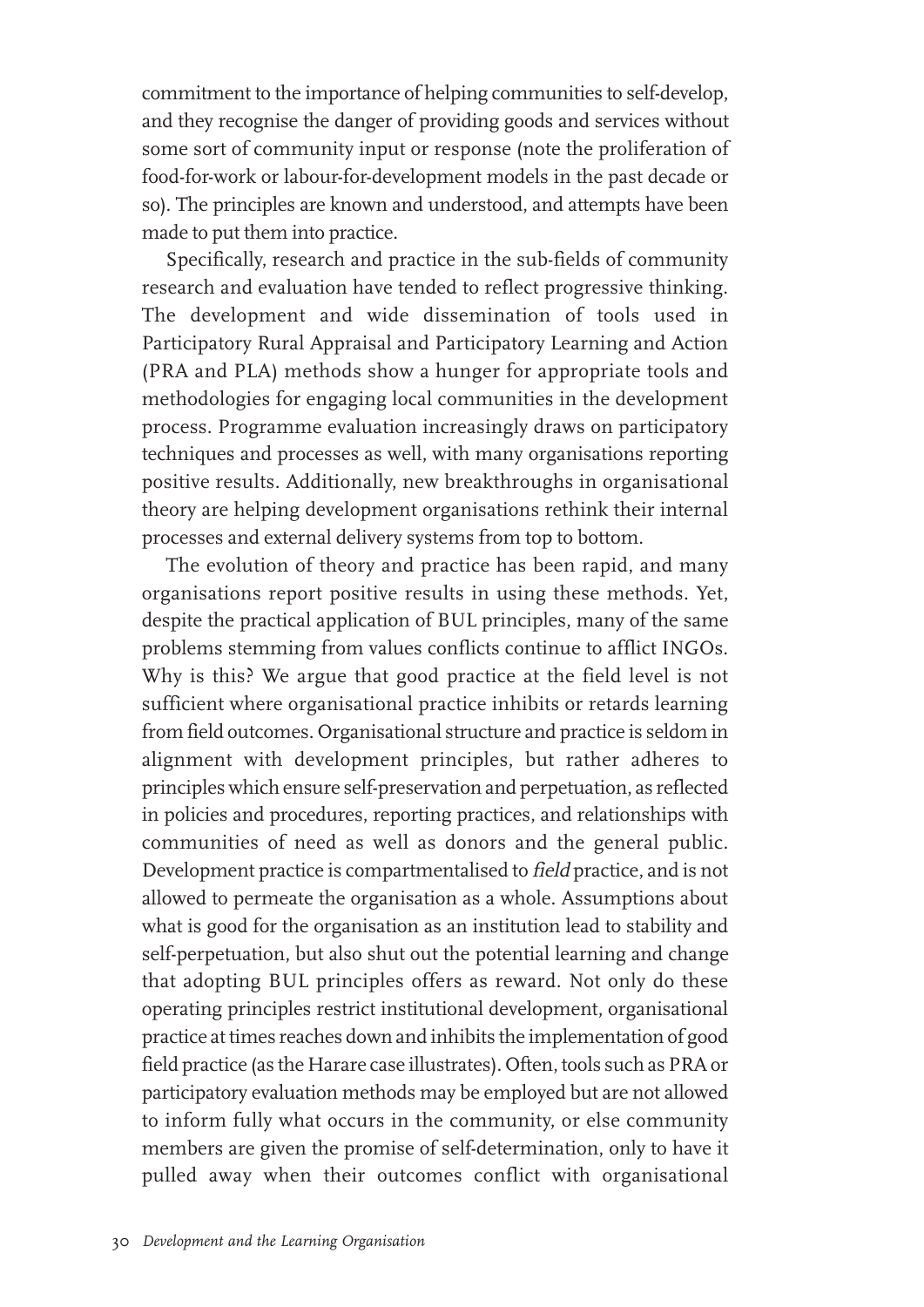priorities. The following section will briefly outline areas where barriers tend to exist, and some suggestions for removing or minimising them.

#### **Barriers and alternatives**

#### *Community interaction*

Barrier: most INGO interactions with community groups can be defined by a single input: money. While there are often attempts to build a more holistic partnership, once funds are introduced the relationship becomes one of power held by the INGO with the community often forced to respond 'appropriately' to INGO's real or perceived wishes in order to secure the elusive funds. Some INGOs have sought to mitigate this effect by working through local community organisations or local NGOs. However, the unequal power relationship generally is transferred to this relationship as well. Ashman (2000) observes that formal agreements as written by INGOs (a) almost always ensure upward (rather than mutual) accountability; (b) are bounded by timelines too short for effective development (usually three years); and (c) suffer from a lack of mutual agreement on the terms for ending funding (tending to be INGO driven).

Potential alternatives: it is difficult to separate the link between funding and power. One radical but seriously proposed solution is to redirect the attention currently placed on funding towards organisational autonomy. For example, in working directly with communities, more INGOs are providing training in the skills required for self-governance. The aim is to enable communities to use appropriate methods to self-assess their current situation, develop a vision for their desired future, develop a plan for themselves (and not reliant on an external agency) and move towards that vision, selfmonitor progress, and finally evaluate the results and adjust future plans as necessary. In this scenario, the power lies not in the funds but in the skills and self-knowledge that are developed and remain in the community, including appropriate methods for guiding and directing action and reflection.

If an INGO's primary input to communities is the ability to govern the process of self-development, an implication is that the INGO also changes as an organisation, including administration, fundraising, and management. In practice, INGOs might still introduce funding, but mainly to promote communities' self-development plans by linking them to other organisations or perhaps offering small grants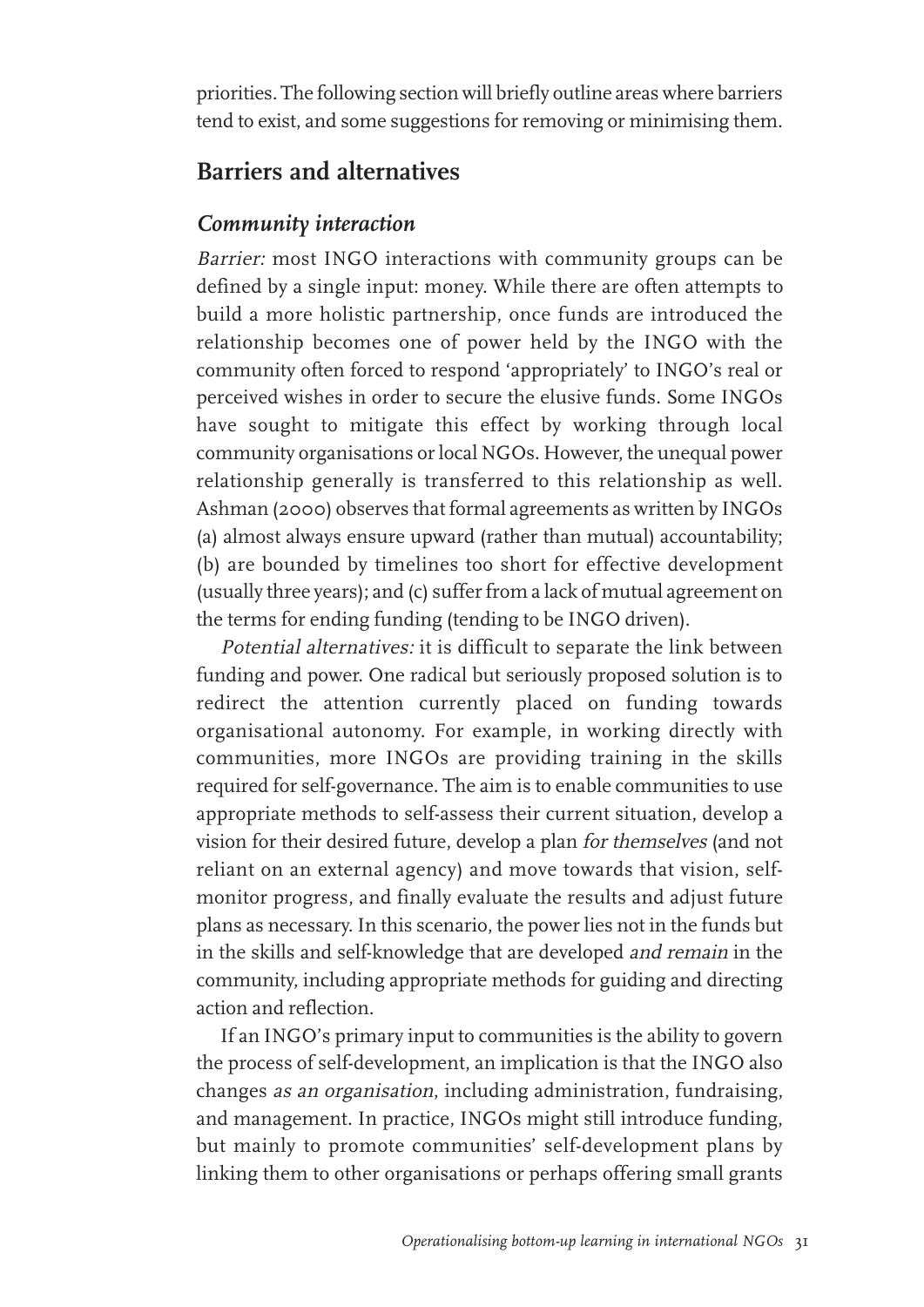or low-interest loans to finance planned activities. Other concepts that have been tried and have met with success include teaching small business and budgeting skills for locally based enterprises, or providing scholarships for specialised schooling that result in stronger local leadership. These approaches de-emphasise the receipt of a large cheque and instead look at building skills that lead to autonomy and independence.

Because such intensive, hands-on activities often demand a deep sensitivity and familiarity with local needs and conditions, we believe it may be most effective if INGOs go beyond decentralising their operations and cease being operational in the field. This can be done by forging ties with autonomous local NGOs that have a proven commitment and track record in handing over controls in the development process to the communities where they are working. To the degree that terms for partnership can be negotiated equitably, the imperative for standardised and impersonal mass reproduction of one strategy, which ironically is often only magnified (rather than adapted) in the process of decentralisation, can be significantly curtailed.

#### *Systems and procedures*

Barrier: organisational systems and procedures are too often excused as a 'necessary evil' in meeting bureaucratic requirements. We contend that many systems and procedures are inappropriate for attaining the goals of most INGOs and may work to limit their effectiveness and impact. For example, standard INGO accounting and management information systems (MIS) are complex and require individuals in the field who have specialised training to operate them effectively. It can be difficult to find accountants who are adequately trained in computer skills (much less a specific accounting or MIS package), and INGOs often find they spend excessive resources recruiting, training, and then losing these individuals (who once trained are valuable to other INGOs). Additionally, the reporting required for these systems often forces accommodation at all levels of the organisation, reaching to the community level. At times this may require field staff to be hired and trained simply to fill and submit reports to the INGO national office on behalf of the community.

Programme planning and reporting are another key barrier. Instruments now widely used by INGOs, such as the logical framework approach (LogFrame), were originally developed by and for engineers and planners in heavy industry. LogFrame models fit with the way that INGOs and donors typically budget and package projects,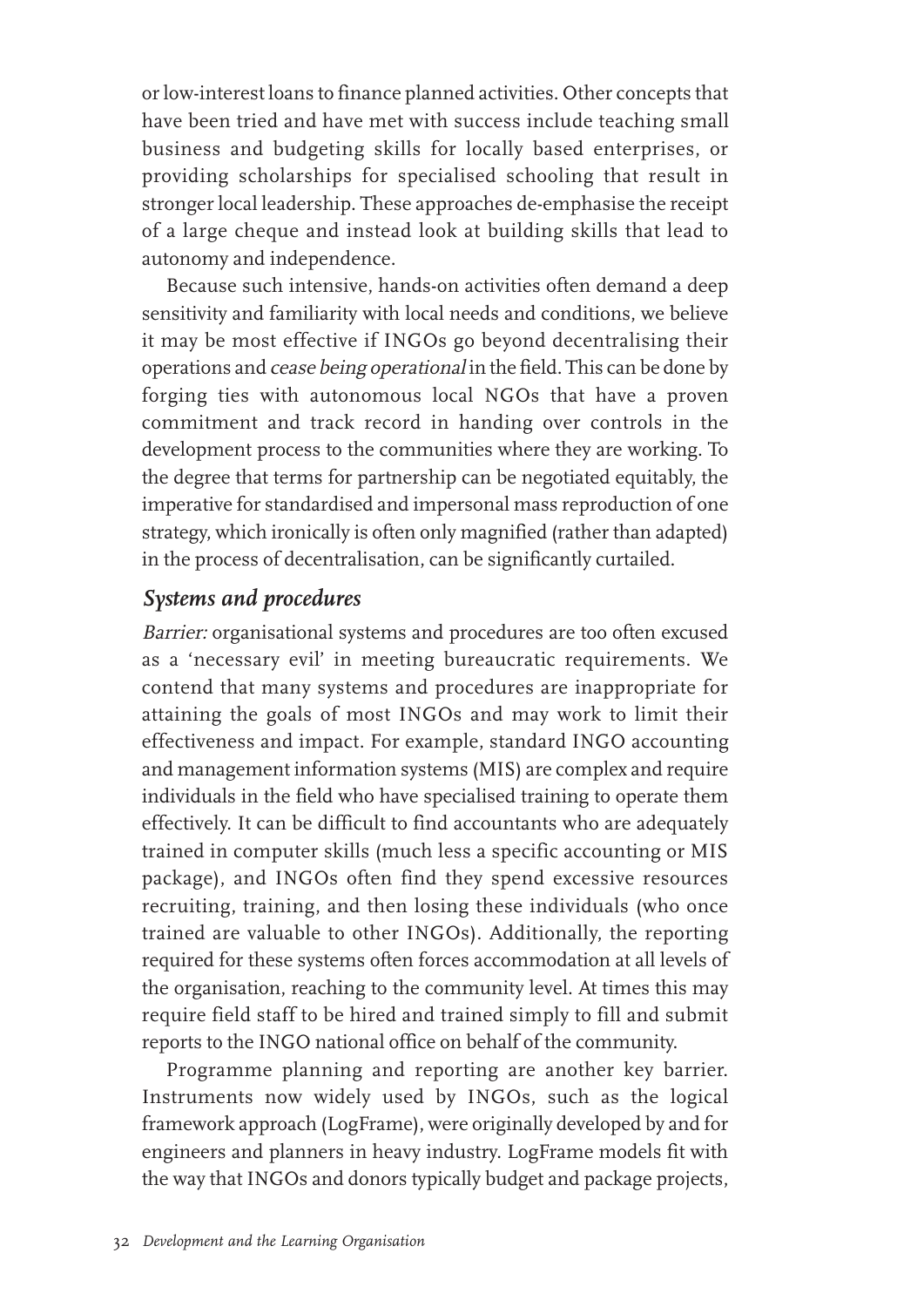but they are alien to community processes and understanding, and can prevent communities from driving the development process. A few years ago, a staff member from one large INGO sat down with community representatives from a historically nomadic tribe in Botswana to discuss the annual INGO planning and budgeting forms. When she posed the question, 'What would you like to see accomplished and funded by the end of next year?' she was met with silence. After several minutes of dialogue in the local dialect, someone responded, 'How can we plan for the next year when we do not know if we will be alive tomorrow?'. INGO planning and reporting procedures usually cannot accommodate people with such vastly different worldviews, even though these procedures are sometimes claimed to be necessary to empower communities.

Potential alternatives: the goal here is not to require the programme to accommodate the systems, but rather the other way around. It is important to build systems and procedures starting from the community's needs and abilities, rather than expecting communities to conform to organisational or donor requirements. Appropriate methods of accounting, planning, and reporting would allow community groups to self-report back to the INGO. This not only frees valuable staff time, it also puts the responsibility for action where it should be – on the community. As long as staff members are responsible for reporting on the 'INGO's projects', they will remain the INGO's projects in the eyes of the community. This means that reporting systems and procedures need to be appropriate for community use – ideally that community groups actually use the information and processes for their self-development, and not merely to meet reporting requirements. By developing systems in response to community needs, it probably means that INGOs would need to abandon their high dependency on computer-based reports, graphs, and charts, and replace them with methods and processes that are meaningful to local people in vastly diverse settings. Examples include plans, accounts, and reports developed using pictures, graphics, or narrative stories which are appropriate to communities and to BUL.

#### *Donor and public relations*

Barriers: in the late 1970s, as he was about to retire, the founder and president of one large INGO looked back over the organisation's history. In considering its past and present difficulties, he reflected in a moment of unusual candour that the organisation had erred when it began to believe what it was telling donors about itself. Today, we might add that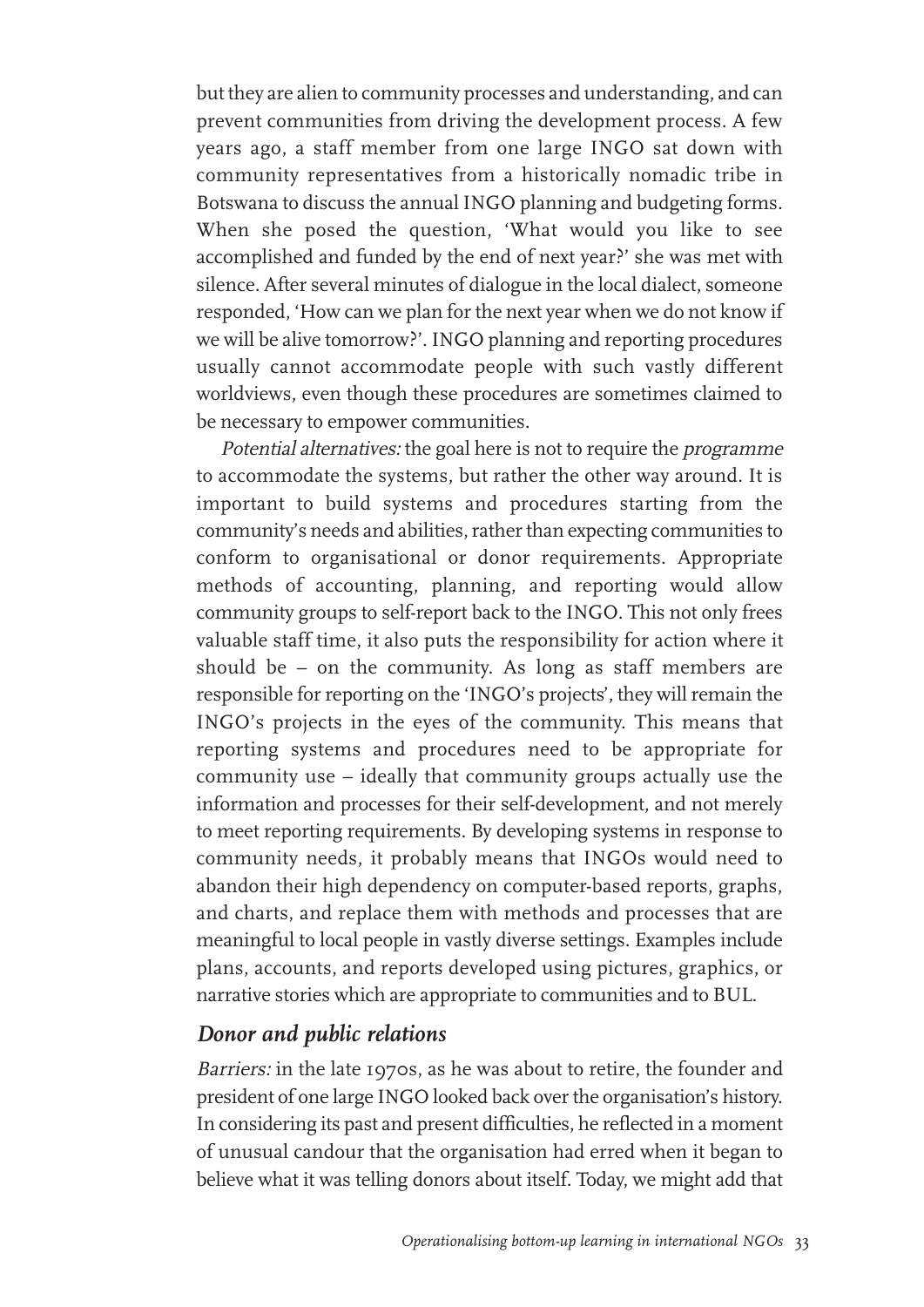INGOs err to the degree they believe what they are telling donors about poverty and development. Educating constituents and donors about the complexity of international development seems largely out of fashion among INGOs. What passes for public education tends to be slanted towards child sponsorship and emergency appeals. Public relations systems rely on a continuous stream of uncomplicated success stories (Edwards 1997) that not only obscure community realities but skip over problems in the performance of the organisations themselves. While there are notable exceptions, the central tendency, with scale, is for INGOs to increase gloss and decrease substance in donor communications. The reason, INGO resource-development personnel argue, is that donors will not fund complexity, process, and ambiguity. Like business investors, they want clear results, now. INGOs give donors what donors are saying they want. As discussed earlier, this creates barriers to development by the poor: first, it unduly restricts the focus of accountability to donor expectations, which do not adequately address the aspirations of marginalised people in distant lands. Second, it may create long-term barriers to complex, messy, but potentially much more long-lasting and far-reaching development efforts.

Potential alternatives: admittedly, it can be difficult for large INGOs to make the time and effort necessary to educate a populace on the complexities of international development. However, some organisations have taken on the task as part of their call to advocacy. One Australian development organisation, for example, employs staff to work with their base of church supporters to provide seminars and workshops to explore difficult development issues, thus providing individuals and the church as an institution with a deeper understanding of and commitment to international work. Fundraising is an opportunity to advocate for people's rights with a particular audience. INGOs using a rights-based framework are able to facilitate a process of mutual transformation (involving both donors and communities) as donors (both institutional and individual) respect communities' discretion over their own future and learn from them as partners on a common journey, rather than 'helping' them meet externally imposed criteria. Ultimately, a donor who is involved in this deeper way will prove more beneficial to communities, and may in turn be more enriched personally, than one who is fed success stories and quantitative data showing community improvement.

In our experience, INGOs' failure to restrain the level of controls on development in order to 'protect' their funds has the effect of further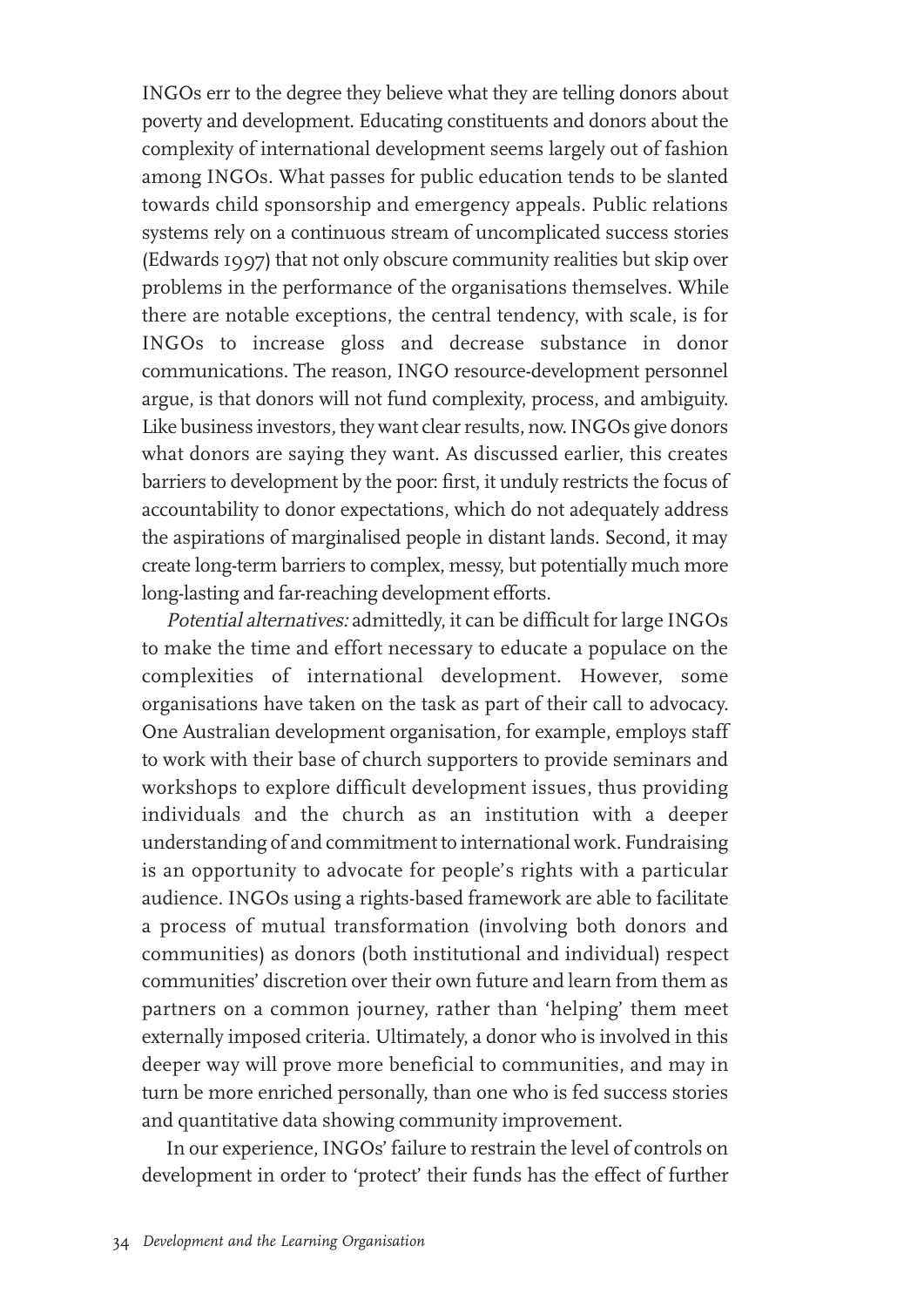crippling the poor. Because accountability for genuine self-policing in INGO funding policies is almost totally lacking right now, one alternative is to establish a global funding 'watchdog' organisation modelled on the National Committee for Responsive Philanthropy (NCRP) in the USA. The NCRP educates US donor publics on the practices of various funding organisations and related government policies, rating them on the basis of their degree of respect for community self-determination and commitment to empowerment.

#### *Feedback loops*

Barriers: perhaps the most challenging aspect of organisational learning is to develop the feedback loops that allow for bottom-up transformation and mutual accountability. Some of the barriers to establishing effective feedback loops have already been mentioned, such as reporting systems. Elsewhere, INGOs will conduct extensive evaluations and collect information from their beneficiaries, only to have the report sit on a shelf with no realistic way to act on the findings. The beneficiaries themselves are sometimes blamed for their unhappiness with the programme, often linked to their 'unwillingness' to conform to programme requirements. Field staff are generally the best conduit of information and impressions from the beneficiaries to upper management levels – but they may carry biases of their own, selectively hearing and interpreting what is communicated from the communities. This information may or may not be passed back up the chain, or it may be misrepresented in some way. Without a direct link to the beneficiaries, impressions and informal reports of this kind are seldom triangulated and verified but often have a powerful impact on organisational attitude and practice. Even where field staff have excellent relations with communities, field positions are often considered 'entry level', and good fieldworkers are quickly promoted up the ladder and away from direct contact with the local population. The ultimate barrier is the lack of direct contact or practical formal feedback flows from the communities to the INGO (although, interestingly, communication is often solid in the other direction). This barrier is just as serious for non-operational INGOs, who may not bother to investigate directly the realities they are seeking to address and are wary of offending their local NGO partners if they appear to be 'going around' them.

Potential alternatives: if an organisation truly is embracing BUL as a critical foundation of good development practice, it must find viable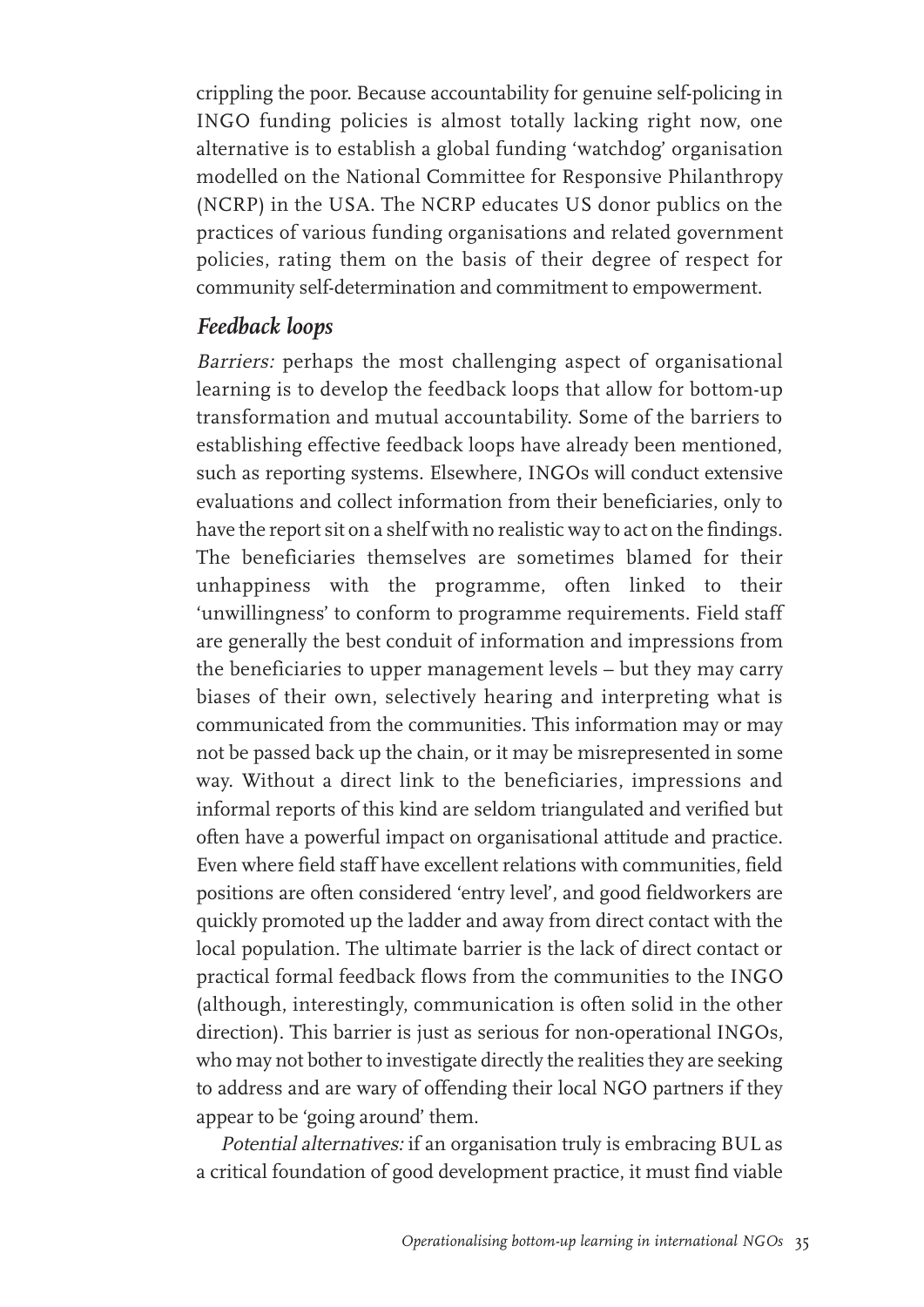ways as an organisation to listen and respond to the concerns and perceptions of its host communities. Recent breakthroughs in organisational theory are helping INGOs rethink their internal processes and external delivery systems from top to bottom. A key example may be the tools of appreciative inquiry, which in some cases can lead INGOs to make radical, organisation-wide changes based on a participatory process. All stakeholder groups are invited to consider the possibilities of strategic change based on both a desired future and a 'positive present'.

Some INGOs are experimenting with governance structures that include formal feedback loops. For example, representatives of the INGO's target population are elected to a General Assembly which meets once yearly at the Annual General Meeting. During this time, they confirm and retire board members, hear a report on the organisation's activities over the past year, review budget-to-actual information, and confirm the coming year's plan and budget. This builds a direct accountability structure between the beneficiaries and the organisation's activities and expenditures, while also modelling and providing experience in genuine self-governance. Does a model of this nature complicate things for the organisation? Most certainly! But it also seeks to model principles of development throughout the entire organisation which are more consistent with its mission than a more pragmatic approach.

#### **The way forward**

The alien-hand syndrome in INGOs raises uncomfortable questions. Whose needs (and interests) have we privileged in the past, and why? How can those at the bottom of society gain a decisive voice in INGO planning and operations? How do strategies for re-tooling operations for downward accountability become adopted by an entire organisation, rather than a small group of thoughtful individuals within it – especially in an organisation as departmentally fragmented as most INGOs are? How can we find courage to face our collective and unconscious resistance to change? What is blocking us from respectfully engaging the community in a partnership of negotiation that leads to mutual use of pertinent information – collection, analysis, and interpretation – and to decisions that are made jointly, implemented jointly, and evaluated and adjusted jointly?

We have proposed BUL as a normative framework for INGOs as they confront an alien-hand syndrome in their operations, replacing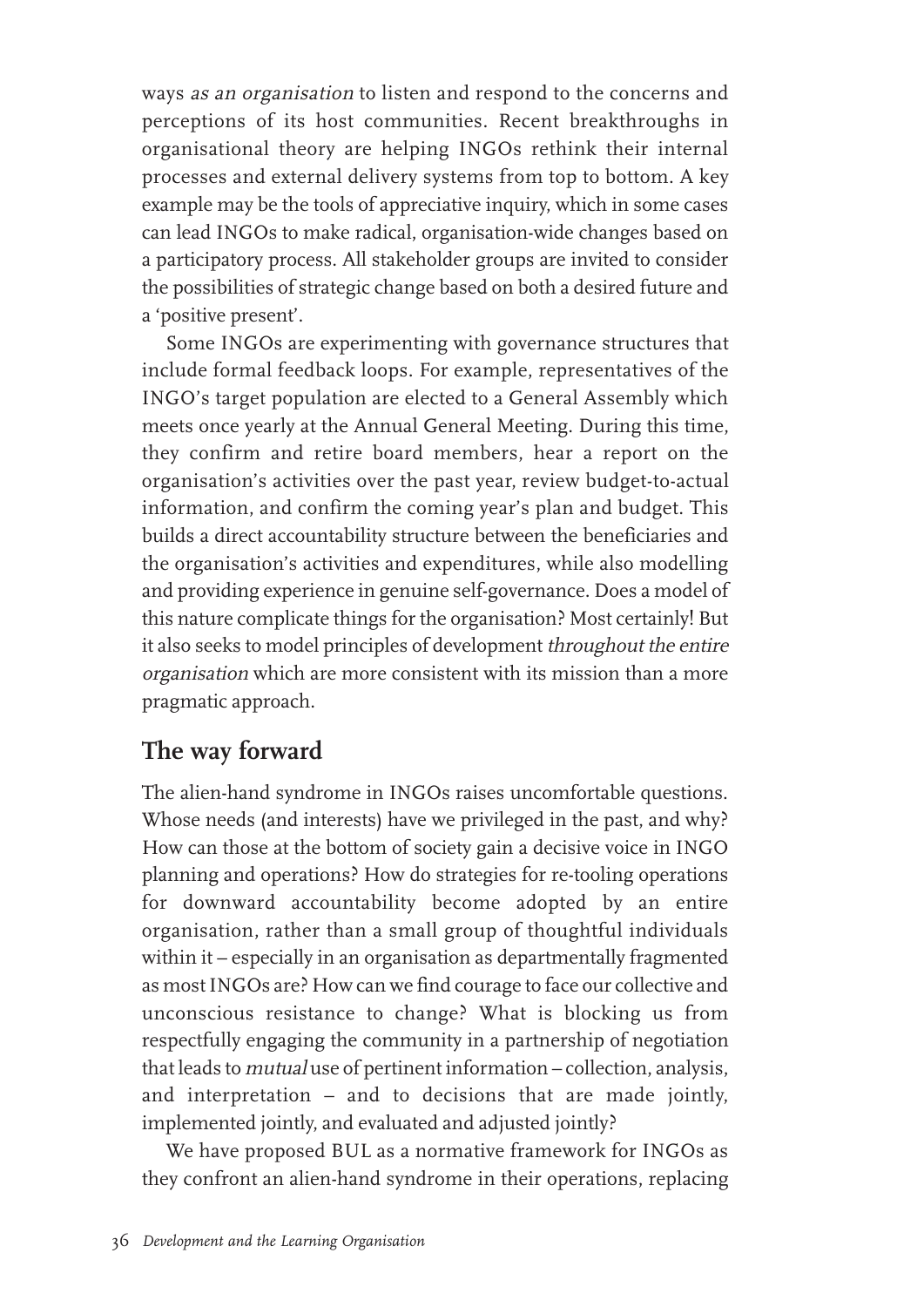systems of control with tools for facilitating mutual learning and community-based sustainable development that can have an impact throughout the entire organisation. Our discussion of INGO barriers to learning, and of current experiments in institutionalising BUL, presupposes the existence of a process of learning in organisations that is understood, accepted, and accessible. In reality, our understanding of how organisations learn is still in its infancy. Recent studies on this subject in the government and business sectors may be helpful to INGOs, as they work through the questions posed above. In addition, we believe two process-related steps may be helpful as INGOs begin to put BUL into practice.

First, INGOs might begin by engaging in second-order learning, or learning how they learn. Here, INGOs focus on their inward process of developing and spreading new understandings across their departments and programme sites. They also might consider ways in which they may be resisting change that is needed in order to align their practices with their core values. Is it possible that INGOs do not want to know about some hidden dimension of themselves, or might have to un-learn something, or change what they are doing even to the point of reducing budgets or losing employment? Is it possible that communities we have tried to help have in fact been harmed because we chose not to assess critically the outcomes of our actions? Will we have to redirect ourselves radically? Are we allowing our fear of the implications of such learning to make us block needed change?

Second, INGOs in this process will need to face up to the political implications of becoming downwardly accountable. This could mean opening more space for equal exchange with local partner organisations and grassroots communities in their operations. Internal champions of such steps may not be enough. BUL may only come about ifINGOs move towards adopting flatter, more democratic structures and dramatically revamping administrative, fundraising, and staffing systems and policies to let communities take control of their own development.In addition, BUL promotes partnerships with local NGOs that are autonomous, or without any dependent linkages to an INGO. In short, INGOs will need to move towards truly participatory management in an open system, tying sustainability of their operations to authentic sustainable development on the ground (Johnson and Wilson 1999). In this regard, the meanings, processes, and output of development become a matter to be negotiated between equals, with no predetermined outcomes, and involving INGOs, local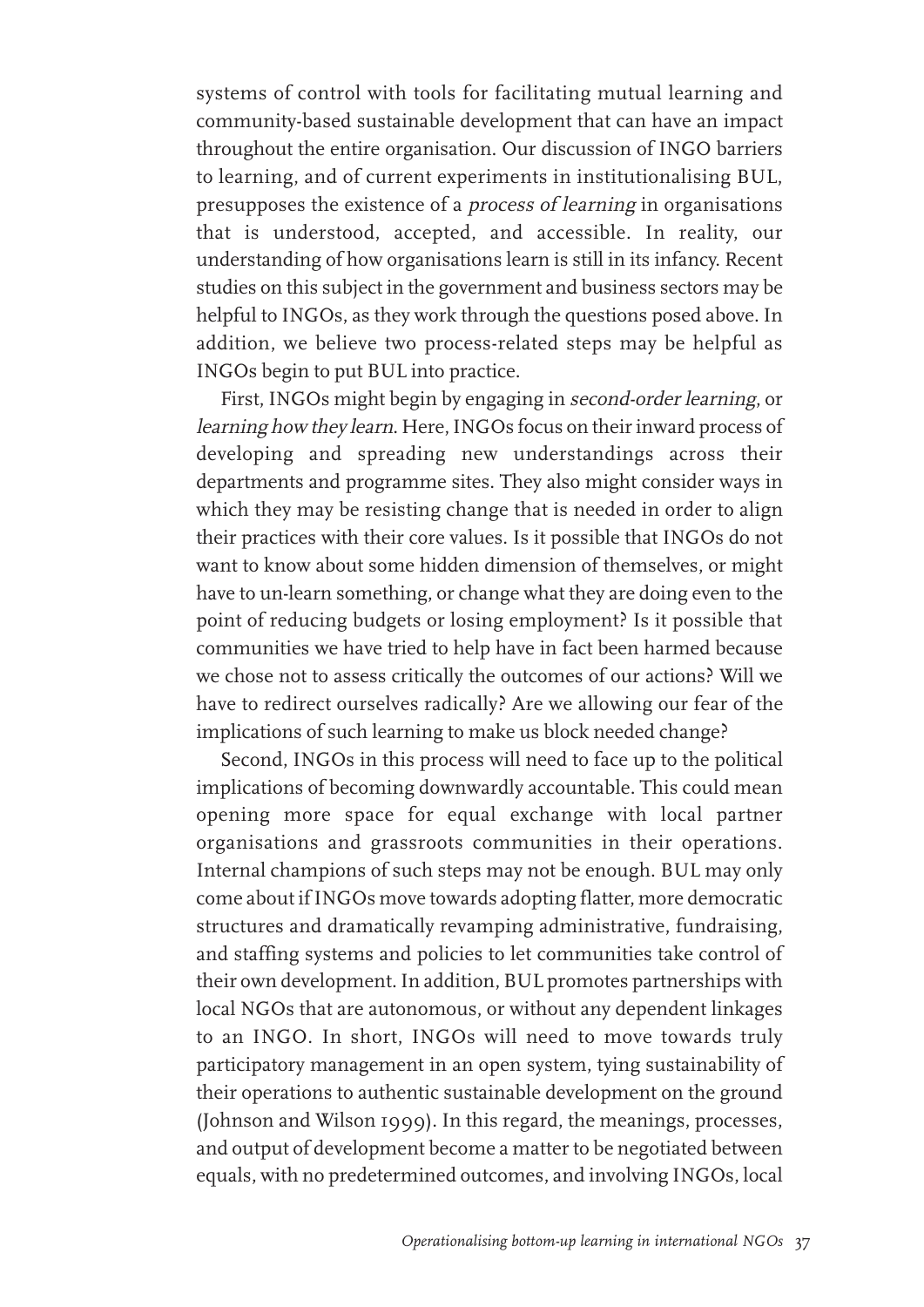partner organisations, and their constituent communities.

In the short term, BUL organisations may find it necessary to make some painful changes, and possibly shrink their operations as they redirect and retool themselves for less controlling and fewer hands-on roles in development. However, it is noteworthy that those INGOs already putting the interests of poor communities ahead of other interests, with a clear commitment to downward accountability, are increasingly able to operate with moral and structural integrity, gain deeper respect and trust with the communities where they work, and see those communities empowered. These invisible assets are the surest indicators of their viability and effectiveness, whatever their other stakeholders' interests may be.

#### **Notes**

- 1 We define international NGO (INGO) as a non-profit development agency with global operations whose mission is (among other things) to assist the poor through community development.ExamplesincludeCARE,Oxfam, Save the Children, World Vision, and other similar groups. The names of INGOs have been omitted from our examples to avoid unfairly singling out specific organisations that are facing problems or challenges endemic to the INGO sector as a whole.
- 2 It is difficult to find a phrase that adequately captures the intended target population of most INGOs without sounding over-simplistic. We use the term 'poverty' to indicate disempowerment, and the term 'poor' to indicate lack of choice and marginalisation from formal political and social institutions. Many within this population also fall within the lower fortieth percentile of the GNP within their respective countries. Having said this, we realise the terms used here do not adequately to reflect the diversity in terms of gender, urban versus rural settings, working

poor versus the unemployed, issues of stigma, and vast socio-cultural differences found throughout the world.

#### **References**

- Ashman, Darcy (2000) 'Strengthening north-south partnerships: addressing structural barriers to mutual influence', IDR Reports 16(4).
- Barker, Randolph T. and Martin R. Camarata (1998) 'The role of communication in creating and maintaining a learning organisation: preconditions, indicators, and disciplines', Journal of Business Communication 35(4):443-467.
- Coopey, John (1995) 'The learning organisation, power, politics, and ideology', Management Learning 26(2):193-213.
- Edwards, Michael (1997) 'Organisational learning in non-governmental organisations:whathavewe learned?', Public Administration and Development 17:235-250.
- Elliott, Charles (1999) Locating the Energy for Change: An Introduction to Appreciative Inquiry, Winnipeg: International Institute for Sustainable Development.